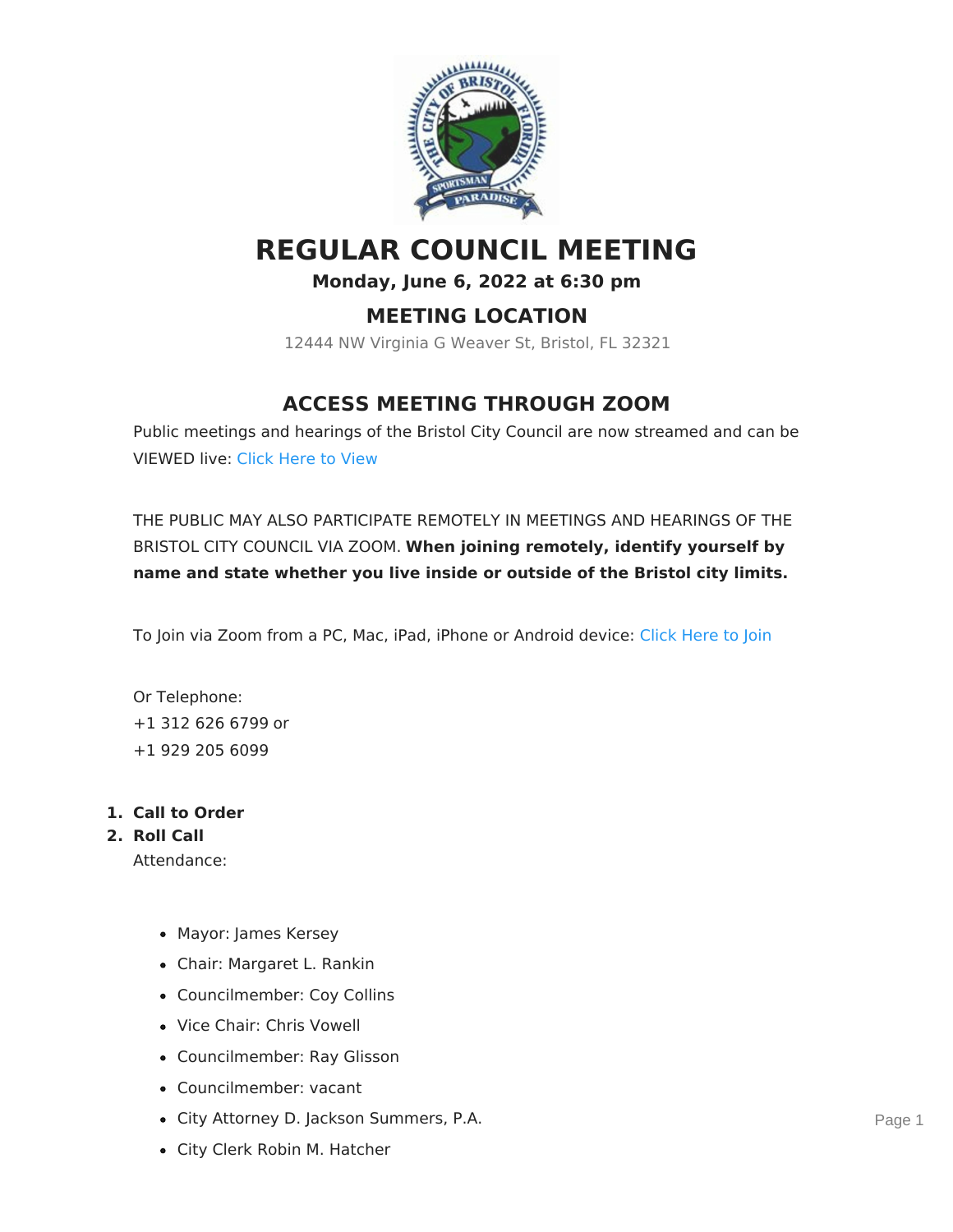- Public Works Supervisor: Richard Mims
- Water/Wastewater Operator Page Wahlquist
- Fire Chief Dale Hobby
- Dewberry Engineering: Noah Byler
- **3. Invocation and Pledge of Allegiance**
- **4. Approve Agenda**
- **5. Public Comments**

### **Old Business:**

- **6. Approve Previous Month's Minutes:**
- **7. Approve monthly bills for payment**

#### **Current Business:**

- **8. Caroline Smith, Economic Development Manager, ARPC: Draft Presentation of Deliverables (Economic Development Strategy) for the Competitive Florida Community Partnership Grant**
- **9. Proposed Resolution #2022-03: A RESOLUTION OF THE CITY COUNCIL, CITY OF BRISTOL, FLORIDA SUPPORTING THE FLORIDA DEPARTMENT OF TRANSPORTATION'S DESIGN AND CONSTRUCTION WHICH INCLUDES THE REMOVAL OF ON-STREET PARKING ON THE SR 20 CORRIDOR FROM EAST OF APALACHICOLA RIVER BRIDGE TO PEA RIDGE ROAD AND RESTRIPING THE AREA AS BIKE LINES, IDENTIFIED AS FLORIDA DEPARTMENT OF TRANSPORTATION (FDOT) FINANCIAL PROJECT IDENTIFICATION (FPD) NO: 436262-2-52-01**
- **10. Consider obligating matching funds for the City's DEO CDBG-MIT Application for construction of a new potable water production well at the HUD site and for replacing the watermain on Clay Street, upgrading it from 2" iron piping to a 6" PVC watermain**

Project Budget is approximately \$641,000.

Less than 5% Match  $= 0$  pts.

 $6\% - 20\% = 2$  pts (\$38,460)

- $21\% 35\% = 4$  pts (\$134,610)
- $36\% 50\%) = 6$  pts (\$230,760)
- **11. Per the recommendation of USDA and Attorney Summers, approve solicitation for Design-Build Firm for the City Hall/Fire House Expansion Project to be republished in the Tallahassee Democrat and in The Calhoun-Liberty Journal on Weds., Jun 8, 2022 with Statements of Qualifications due July 6, 2022 in order to meet procurement requirements.**

#### **New Business:**

**12. Appoint a representative from the City Council or Mayor to serve as the city's representative on the ARPC Board. Chair Rankin wishes to relinquish her position on the ARPC Board.**